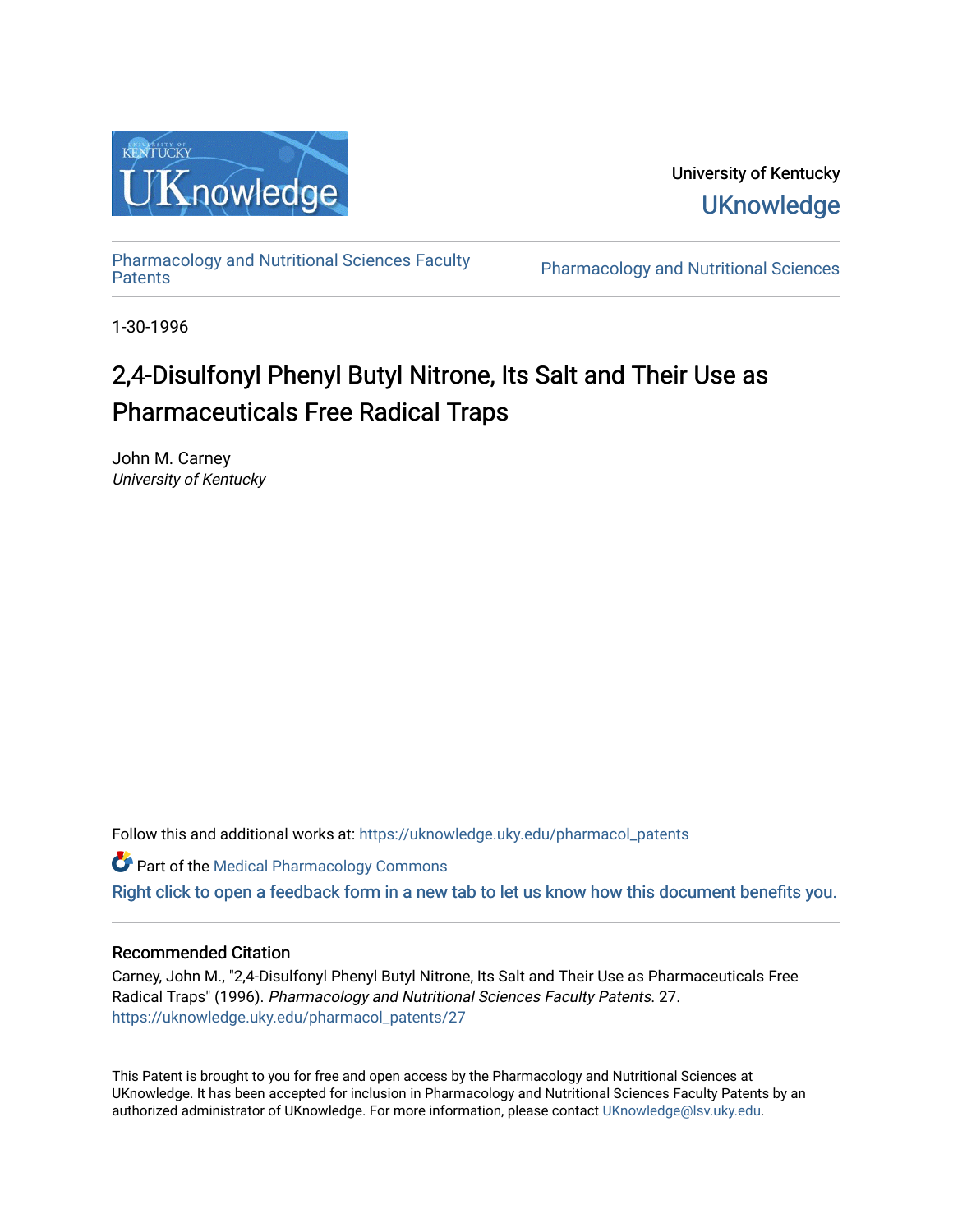

# United States Patent [191]

# **Carney**

# [54] 2,4-DISULFONYL PHENYL BUTYL NITRONE, ITS SALTS, AND THEIR USE AS PHARMACEUTICAL FREE RADICAL TRAPS

- [75] Inventor: **John M. Carney**, Lexington, Ky.
- [73] Assignees: Oklahoma Medical Research Foundation, Oklahoma City, Okla; University of Kentucky Research Foundation, Lexington, Ky.
- [21] Appl. No.: **173,579**
- [22] Filed: Dec. 23, 1993
- [51] Int. Cl.6 ................................................. .. A61K 31/185
- [52] US. Cl. ............................................. .. 562/62; 564/282
- [58] Field of Search ............................. .. 562/66; 564/282;
- 514/576, 658

# [56] References Cited

### U.S. PATENT DOCUMENTS

5,025,032 6/1991 Carney et a1. ........................ .. 514/400

[11] Patent Number: 5,488,145

#### [45] **Date of Patent:** Jan. 30, 1996

5,036,097 7/1991 Floyd et al. . ......................... .. 514/400

### FOREIGN PATENT DOCUMENTS

| PCTWO91/ |                    |             |
|----------|--------------------|-------------|
| 05552    | 5/1991             | WIPO .      |
| 92/22290 | 12/1992            | <b>WIPO</b> |
| PCTWO92/ |                    |             |
| 22290    | - 12/1992 - WIPO . |             |
|          |                    |             |

Primary Examiner-José G. Dees Assistant Examiner—Dwayne C. Jones

# [57] ABSTRACT

 $2,4$ -disulfonyl  $\alpha$ -phenyl-tert-butyl nitrone and its pharmaceutically acceptable salts are disclosed. These materials are useful as pharmaceutical agents for oral or intravenous administration to patients suffering from acute central nervous system oxidation as occurs in a stroke or from gradual central nervous system oxidation which can exhibit itself as progressive central nervous system function loss.

#### 12 Claims, 4 Drawing Sheets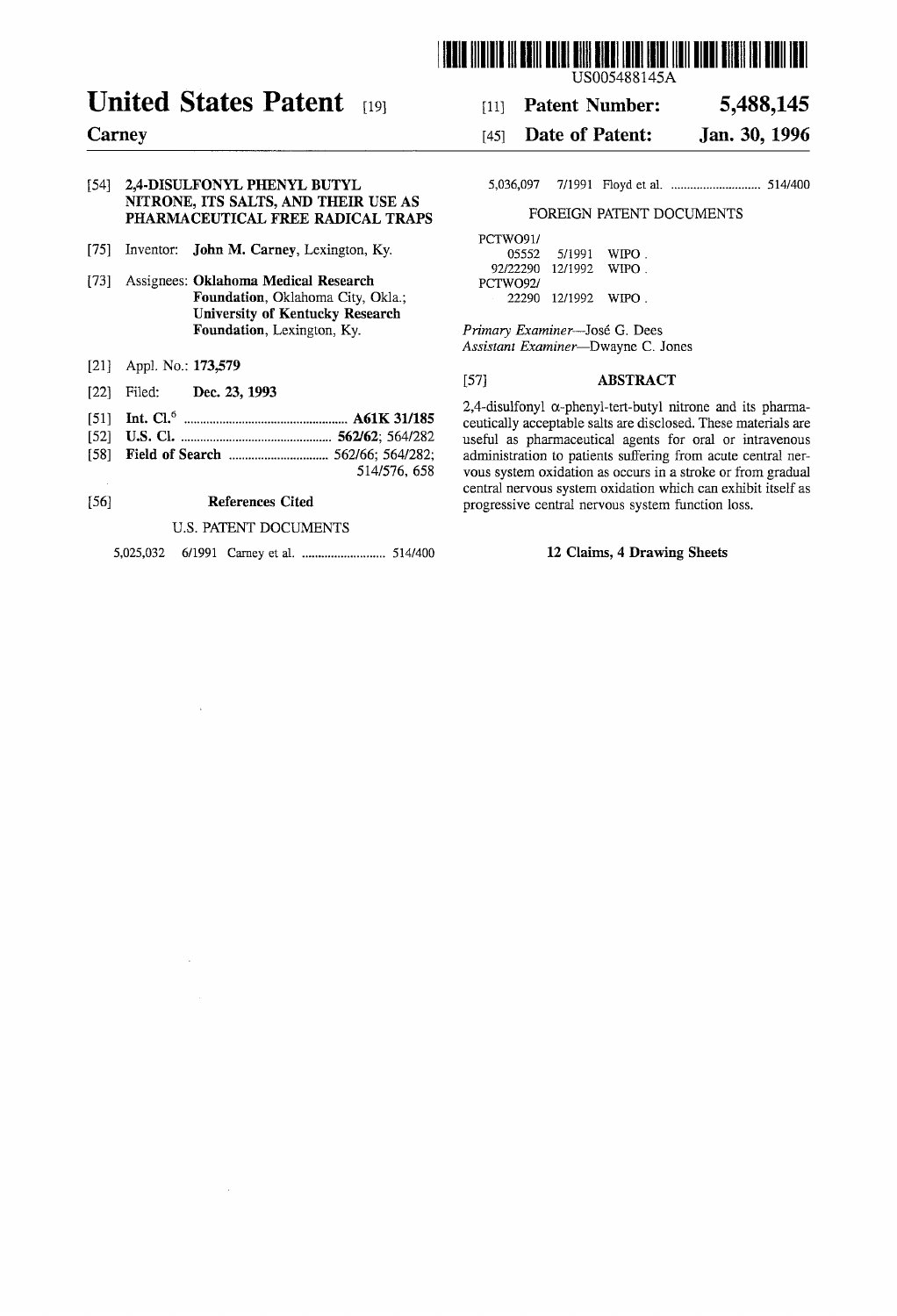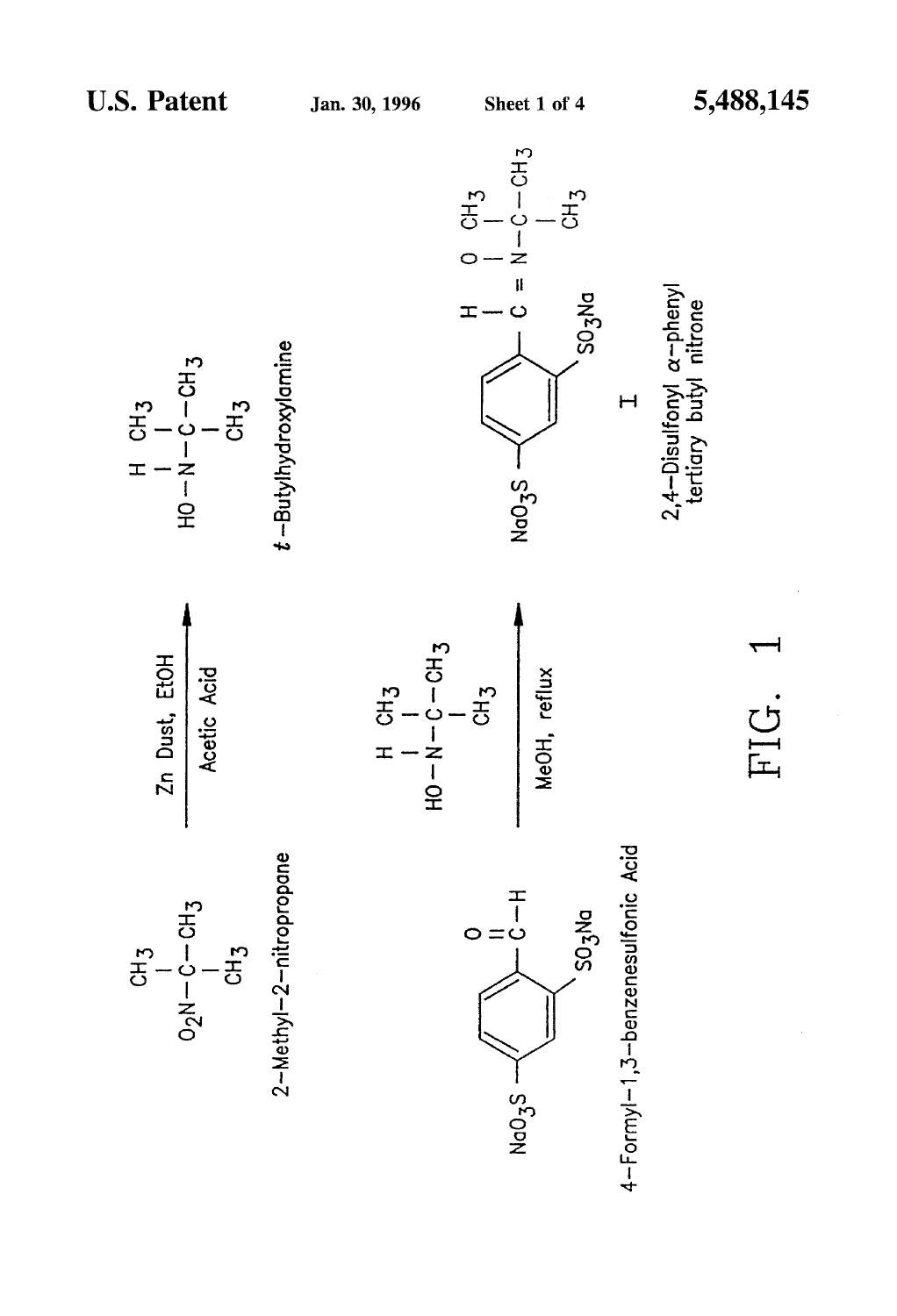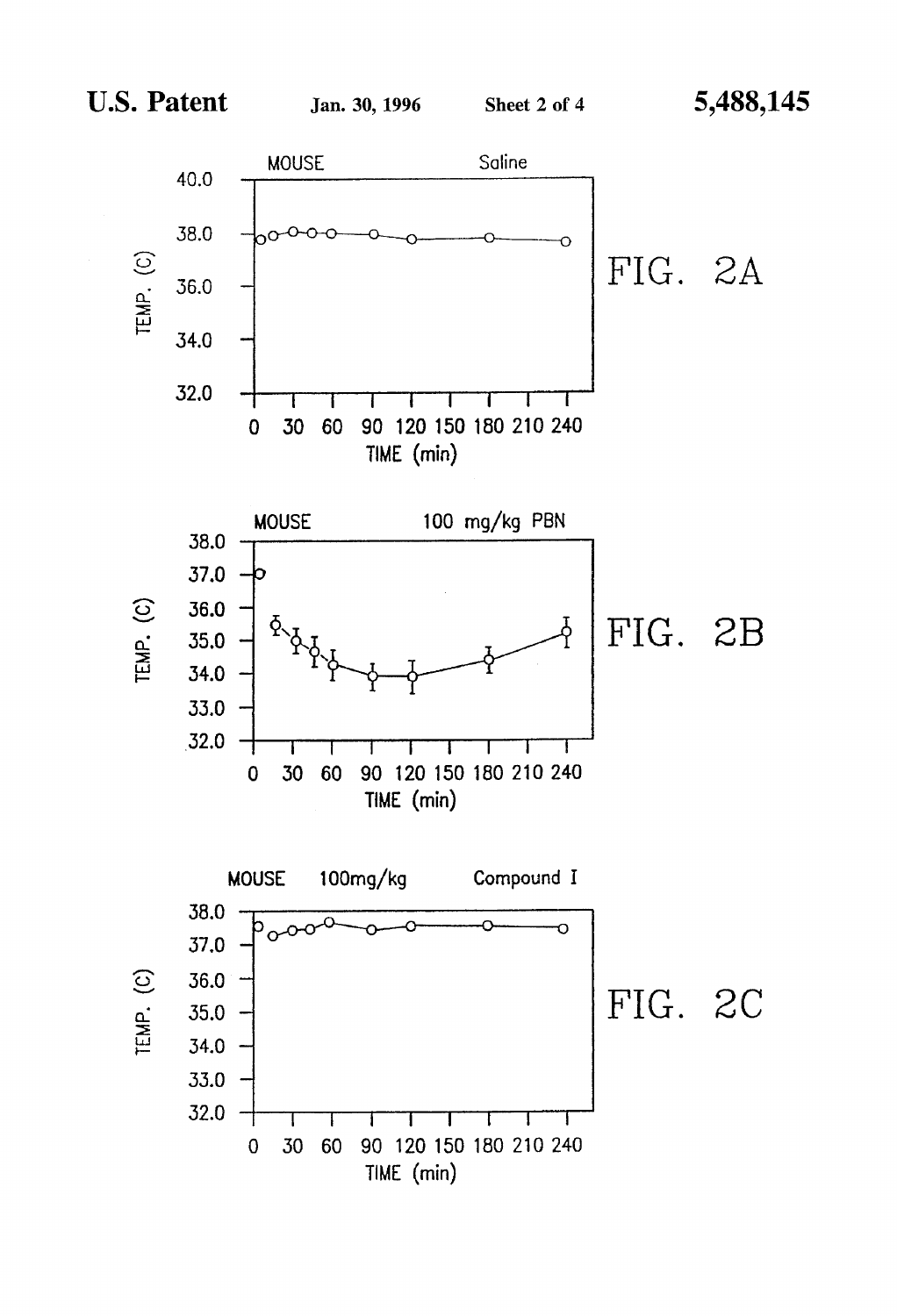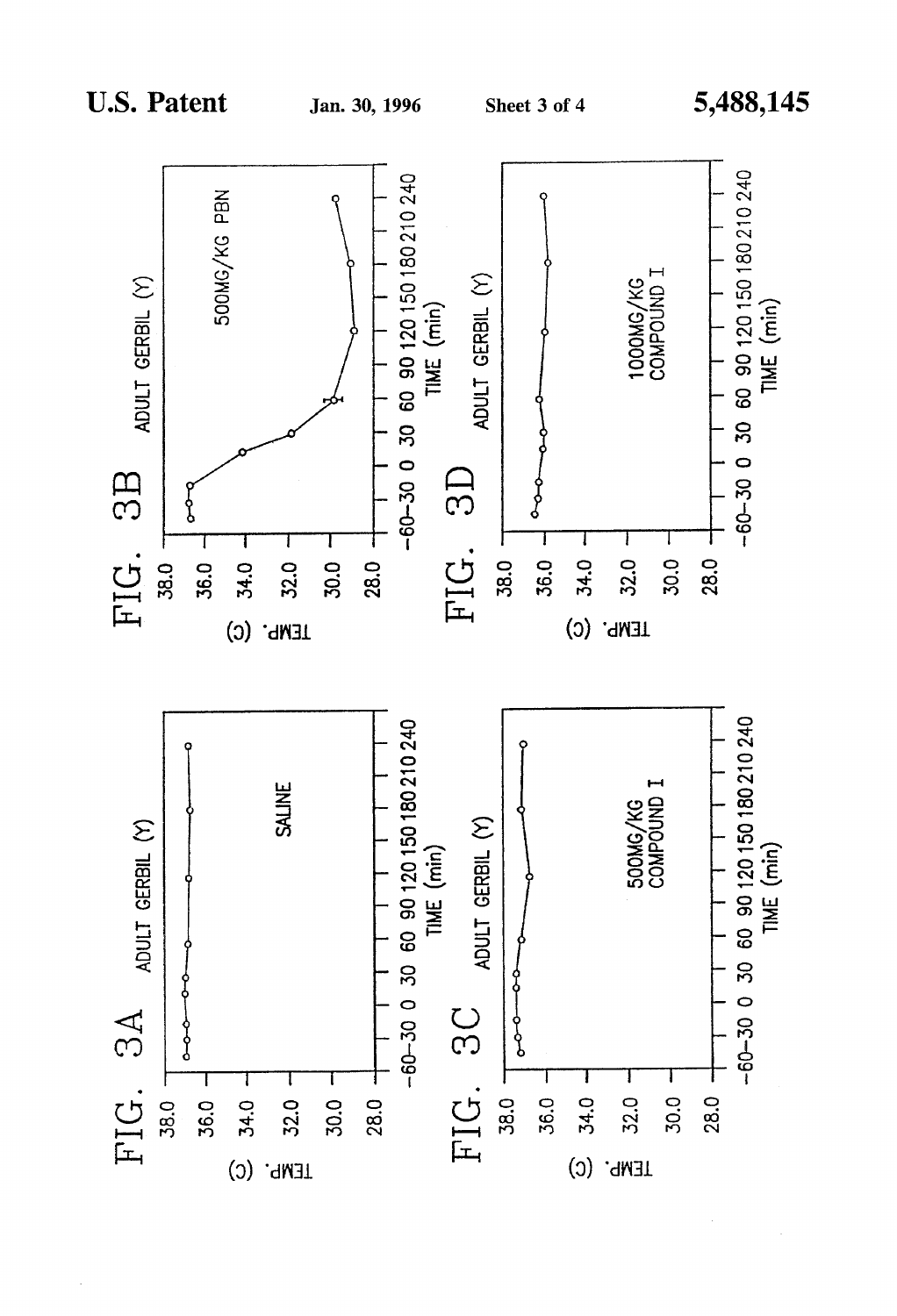

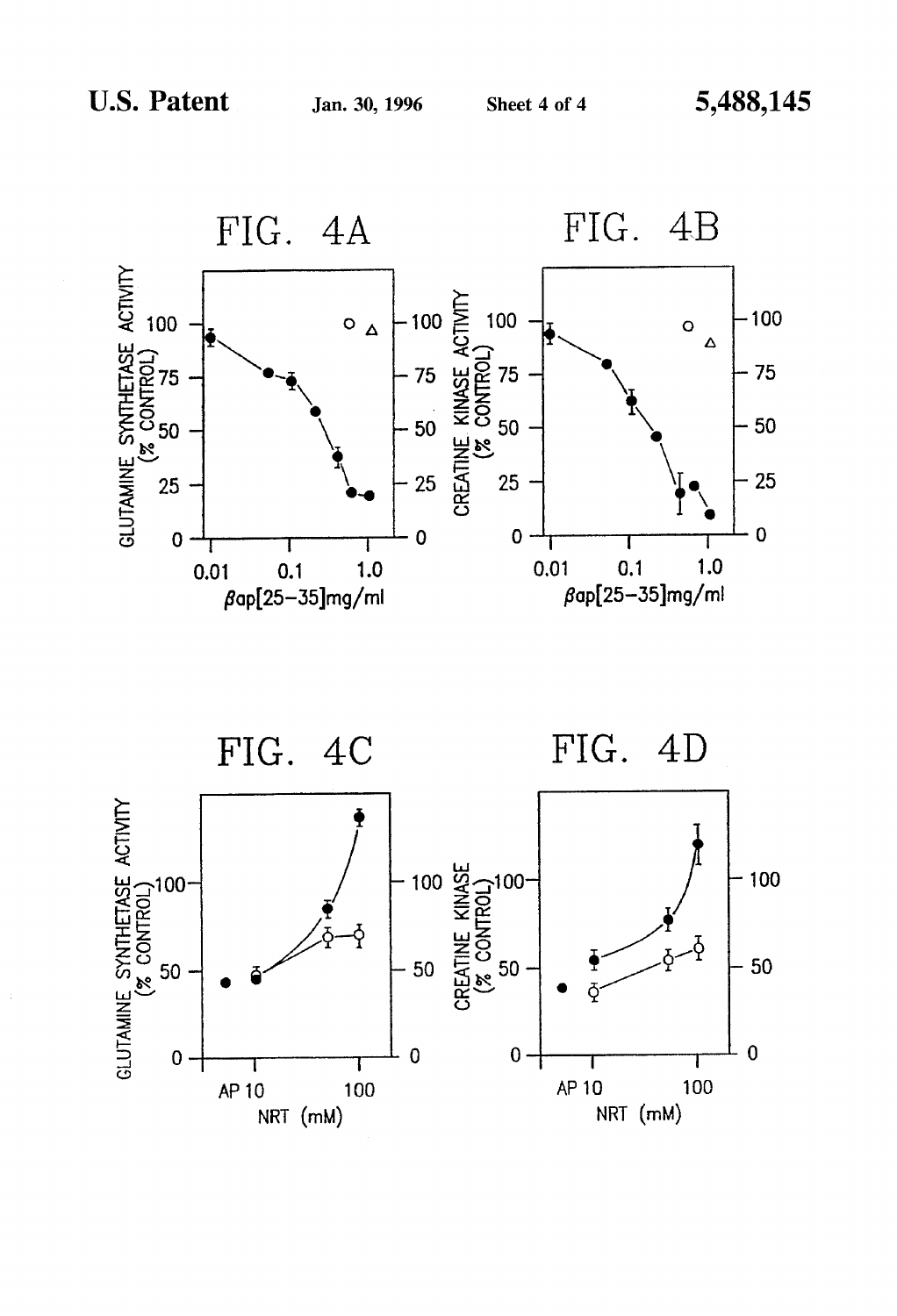$\overline{5}$ 

 $15$ 

# 2,4-DISULFONYL PHENYL BUTYL NITRONE, ITS SALTS, AND THEIR USE AS PHARNIACEUTICAL FREE RADICAL TRAPS

#### BACKGROUND OF THE INVENTION

This invention relates to a particular nitrone compound and its salts and their advantageous use as pharmaceutical nitrone free radical trapping agents.

#### BACKGROUND INFORMATION

Alpha-phenyl tert butyl nitrone



or "PBN") was identified in the 1970s as a useful analytical reagent to be used in conjunction with electron spin reso- 20 nance ("ESR") to aid in the detection of free radicals. PBN was found to react with certain free radicals and generate a chemical species yielding a characteristic ESR spectrum and thus making it possible to determine the presence or absence of free radicals 25

In the late 1970s and early 1980s the medical community began to focus on the roles played by free radicals in diseases such as heart attacks, strokes and the like. PBN was used increasingly in vitro to provide analytical evidence of the presence of free radicals in these settings. It was also 30 later administered in vivo in animal models, again as an analytical adjunct in attempts to observe free radicals during ischemia simulations and the like.

In the mid 1980s, the first possible therapeutic effects of PBN were implied when severe trauma ischemia animal 35 tests showed that PEN-treated animals were more likely to survive than controls.

On May 2, 1991, our PCT patent application WO-9l 05552 was published. This patent application, which in part corresponds to now-issued U.S. Pat. Nos. 5,025,032 and <sup>40</sup> 5,036,097, described PBN and a family of PBN derivatives defined by the formula



X is phenyl or



where R is H,

 $\ddot{\mathbf{0}}$  $z-\ddot{c}$ —,

or Z; or



2

and n is a whole integer from 1 to 5 or



10 and Y is tert-butyl or a hydroxylated or acetylated tert-butyl or a substituted phenyl. These compounds were proposed as pharmaceutical agents to treat the aftermath of stroke and other conditions reported to be associated with free radical damage.

In 1992 we filed a second PCT patent application on PBN and related compounds and their medical use. This applica tion, based on prior U.S. patent application Ser. No. 716,952 (filed Jun.  $18$ ,  $1991$ ) and abandoned on Apr. 26, 1993, was published on Dec. 23, 1992 as WO 92/22290. This 1992 publication provided two extremely broad and general dis closures. First, it attempted to describe as many disease states as possible which were associated with free radicals. These ranged from CNS conditions (including stroke, aging, migraine, etc.) through peripheral organ disease (including atherosclerosis, bed sores, wounds, and muscle overexer tion) through UV exposure, to mention but a few highlights. Second, it attempted to list as many potential spin traps as possible.

In addition to a whole range of non-PEN materials, this application greatly expanded the definition of potentially useful PBN compounds to include PBN, and derivatives thereof of the formula



wherein

45

X is phenyl, imidazolyl, phenothiazinyl or



n=1—5, preferably l—3;

50  $R<sup>2</sup>$ =independently (can vary within the molecule) halogen, alkyl, oxyalkyl, alkenyl, oxyalkenyl, OH, NH<sub>2</sub>, NHZ,  $NZ_2$ , NO,

55 
$$
-CH=N^*
$$
  $\begin{matrix}\n0 & A & A & A \\
\parallel & \parallel & \parallel & \parallel \\
\downarrow & -C-NHZ & -C-NZ_2 & -NH-C-Z \\
\downarrow & \parallel & \parallel & \parallel \\
-C-Z & -C-OZ & \text{or} & -O-C-Z\n\end{matrix}$ 

60

 $-SO<sub>3</sub>H$ ,  $-OSO<sub>3</sub>H$ ,  $SH$ ,  $-S(alkyl)$ ,  $-S(alkenyl, and$ haloalkyl, specifically including  $-CF_3$ ;  $A=O$  or  $S$ ; and

 $65$  Z is a C<sub>1</sub> to C<sub>6</sub> straight, branched, alkyl or cyclic group; and Y is a tert-butyl group that can be hydroxylated or acetylated at one or more positions; phenyl or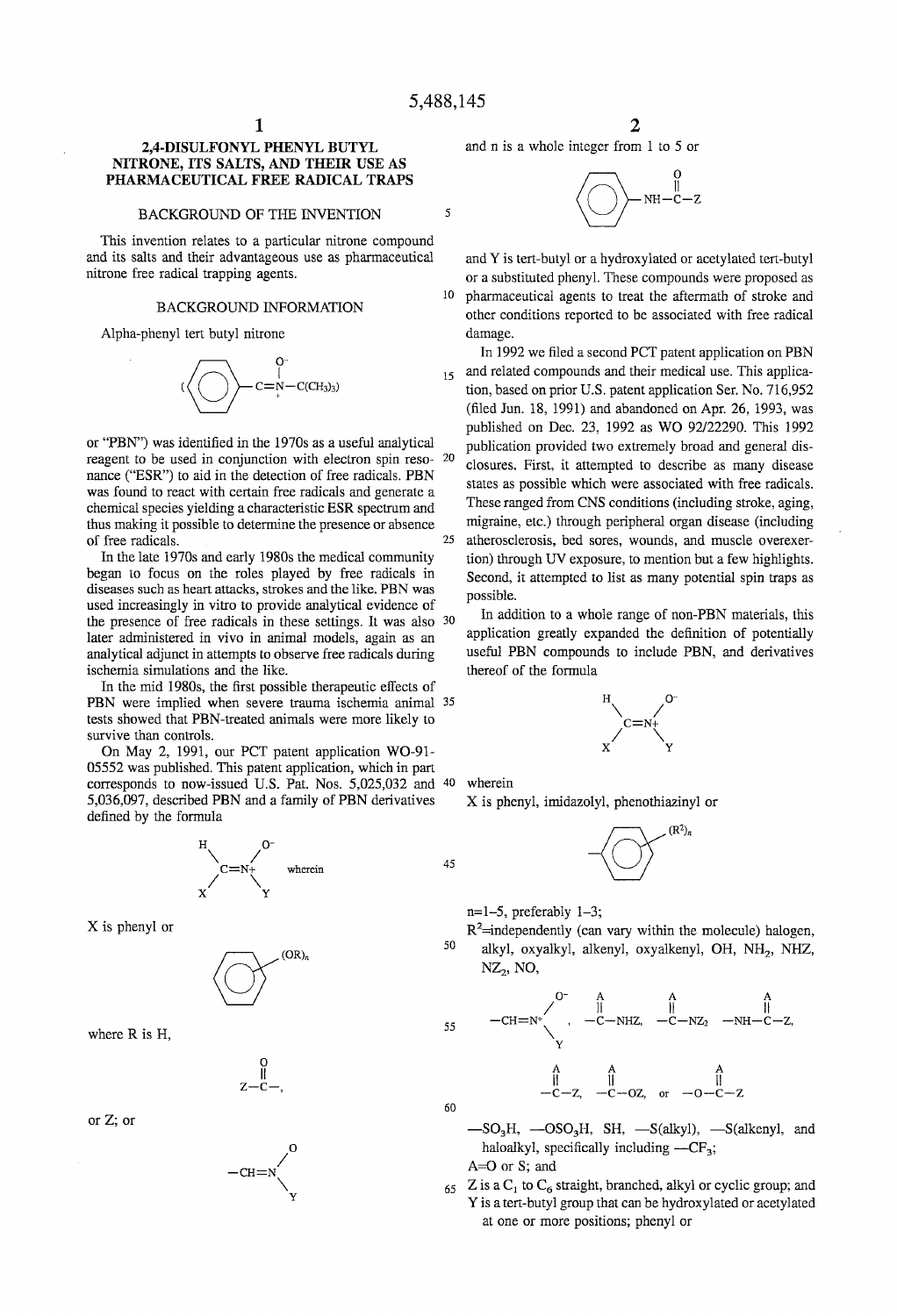

PBN was stated to be the most preferred compound at that time, being said to have no measurable effect on normal or uninjured cells, and a number of derivatives were also stated to be useful, including hydroxy derivatives, especially  $2-$ ,  $3 10$ or 4-hydroxypheny1 t-butyl nitrone and phenyl (mono-, di or trihydroxy) tert-butyl nitrone; PBN esters, especially esters which release 2-, 3-, or 4-hydroxyphenyl t-butyl nitrone such as acetoxy derivative; 2-, 3-, or 4-carboxyphe nyl t-butyl nitrone; phenyl hydroxybutyl nitrone; alkoxyl  $15$ derivatives, especially alkoxyl derivatives which release 2-, 3-, or 4-hydroxyphenyl t-butyl nitrone, for example, the 2-, 3-, or 4-methoxyphenyl derivatives of PBN; and acetarnide derivatives, especially acetamide derivatives which release 2-, 3-, or 4-aminophenyl t-butyl nitrone; diphenyl nitrone 20 (PPN) and the analogous diphenyl nitrone derivatives; N-tert-butyl- $\alpha$ -(4-nitro-phenyl) nitrone; and N-tert-butyl- $\alpha$ -(2-sulfophenyl) nitrone.

### STATEMENT OF THE INVENTION

We have now discovered that one particular PBN deriva tive and its salts have unexpectedly superior pharmacologi cal properties. Although this derivative, 2,4-disulfonyl PBN, falls within the broad family of materials generally described in the aforementioned WO 92/022290 publication, it is not specifically disclosed. Neither are its advantageous properties predicted.

The present compound with its two sulfonate groups was expected to exhibit improved water solubility but was also expected to exhibit poor transport across the blood/brain barrier because of its lipophobic character. However, when the present compound was made and tested in vivo, it showed an unexpected increase in efficacy as compared to PBN. This increase in efficacy occurred along with an increase in potency as compared to PBN. In direct contrast to this marked increase in potency and efficacy there was a marked and highly significant decrease in toxicity as compared to PBN. 35 40

These results were unexpected because in the general  $_{45}$ literature on structure/activity relationships within specific defined families of compounds therapeutic potency typically covaries with toxicity. Thus, most related compounds main tain their ratio of therapeutic potency to toxicity. In contrast, the compound of this invention deviates from this expected  $_{50}$ relationship when its potency increased and its toxicity decreased relative to closely related analogs.

Accordingly, in one aspect, the invention provides the PBN-disulfonyl compound



and its pharmaceutically acceptable salts.

In a second aspect, the invention provides intravenously and orally-administrable pharmaceutical compositions hav ing this compound or its salt as active ingredient.

In a third aspect, this invention provides a method for treating a patient who is suffering from a condition involving

acute oxidative damage to the central nervous system, such as a patient who has suffered a stroke, in which a pharma ceutical composition based on this compound or its salt is administered intravenously.

In a fourth aspect, this invention provides a method for treating a patient suffering from a condition characterized by protracted low grade oxidative stress upon the central ner vous system and progressive loss of central nervous system function. In this method, a pharmaceutical composition based on this compound or its salt is administered intrave nously or preferably orally.

#### DETAILED DESCRIPTION OF THE INVENTION

This Detailed Description is arranged into the following sections:

Brief Description of Drawings.

The Compounds and Salts.

Compound Preparation.

Pharmaceutical Compositions.

Conditions Treated and Treatment Regimens.

Examples.

25

30

55

60

65

#### BRIEF DESCRIPTION OF THE DRAWINGS

In this specification reference will be made to the accompanying drawings in which

FIG. 1 is a schematic flow chart of the reactions used to prepare the compound.

FIGS. 2 (A, B and C) and 3 (A, B, C, and D) are two sets of graphs illustrating the undesirable change in animal body thermal regulatory ability which occurs as a function of dose level with a prior art nitrone radical trapping agent and contrasting this with the lack of such undesired toxic effect with the compound of the invention.

FIG. 4 (A, B, C, and D) is a set of four graphs demon strating the superiority of the compound of the invention as compared to a closely related prior art nitrone compound in the treatment of gradual neurodegeneration conditions (such as Alzheimer's disease) as illustrated by their relative ability to interfere with beta amyloid protein's inactivation of key enzymes in solution.

#### The Compound and Salts

The compound of this invention is 2,4-disulfonyl  $\alpha$ -phenyl tertiary butyl nitrone. It is also referred to informally herein as "24-disulfonyl PBN" or "PBN 2,4-disulfonate." It exists in an acid form



as a solid and in solution in low pH conditions. It also exists at higher pHs in an ionized salt form which can be shown as

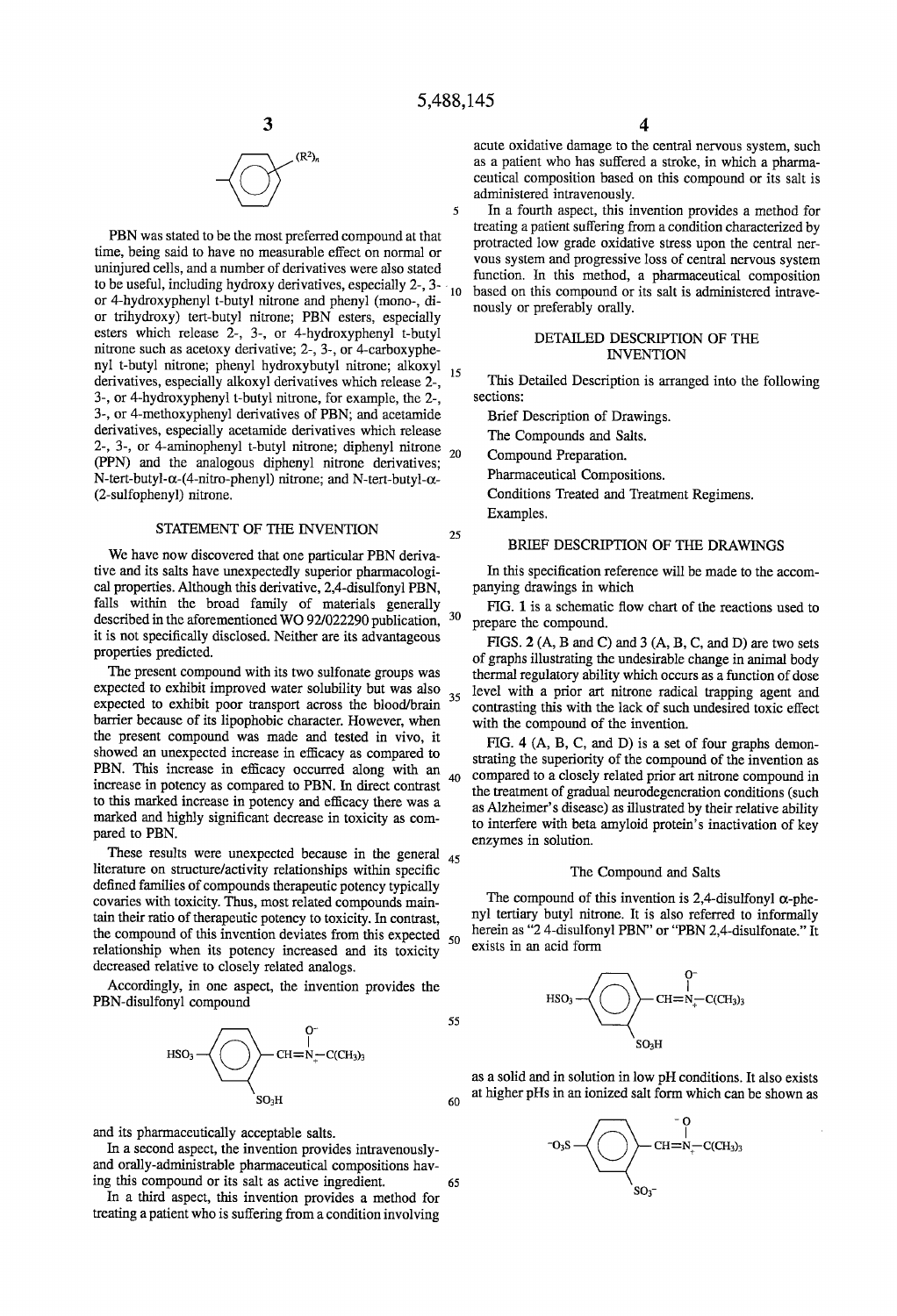$\leq$ 

25

60



$$
SO_3S \longrightarrow \bigodot \leftarrow \bigodot \limits_{SO_1 \times}^{O^-} CH = N^{\_}_+ - C(CH_3)_3
$$

 $\overline{\mathbf{y}}$ 

where X is a pharmaceutically acceptable cation. Most 10 commonly, this cation is a monovalent material such as sodium, potassium or ammonium, but it can also be a multivalent alone or cation in combination with a pharma ceutically acceptable monovalent anion, for example cal cium with a chloride, bromide, iodide, hydroxyl, nitrate, sulfonate, acetate, tartrate, oxalate, succinate, palmoate or the like anion; magnesium with such anions; zinc with such anions or the like. When these combinations of a polyvalent cation and a monovalent anion are illustrated in structural formulae, herein, the monovalent amon is identified as "Y".  $_{20}$ 

Among these materials, the free acid and the simple sodium, potassium or ammonium salts are most preferred with the calcium and magnesium salts also being preferred but somewhat less so.

#### Compound Preparation

As detailed in FIG. 1 and demonstrated in Example 1, the compound of this invention can be prepared by a two step reaction sequence. In the first step, commercially available tertiary butyl nitrate (2-methyl-2-nitropropane) is converted <sup>30</sup> to the corresponding n-hydroxyl amine using a suitable catalyst such as an activated zinc/acetic acid catalyst or an aluminum/mercury amalgam catalyst. This reaction can be carried out in 0.5 to 12 hours and especially about 2 to 6 hours or so at a temperature of about  $15^{\circ}$  to  $100^{\circ}$  C. in a  $35^{\circ}$ liquid reaction medium such as alcohol/water mixture in the case of the zinc catalyst or an ether/water mixture in the case of the aluminum amalgam catalyst.

In the second step, the freshly formed hydroxylamine is  $_{40}$ reacted with 4-formyl-1,3-benzenedisulfonic acid, typically with a slight excess of the amine being used. This reaction can be carried out at similar temperature conditions. This reaction is generally complete in 10 to 24 hours.

The product so formed is the free acid and is characterized  $_{45}$ by a molecular weight of 89 g/mole. It is a white powdery material which decomposes upon heating. It is characterized by a solubility in water of greater than  $1$  gram/ml and  $a<sup>1</sup>H$ NMR spectrum in D<sub>2</sub>O of 8.048 ppm (dd, 8.4, 1.7 Hz); 8.836 ppm (d, 8.4 Hz); 8.839 ppm (d, 1.7 Hz); 8.774 ppm (s). 50

The various salts can be easily formed by admixing the free acid in aqueous medium with two equivalents of the appropriate base, for example, KOH for the potassium salt, and the like.

#### Pharmaceutical Compositions

The compound (including its salts) can be formulated into pharmaceutical compositions suitable for oral or intravenous injection administration

The compositions for oral administration can take the form of liquid solutions or suspensions, powders, tablets, capsules or the like. In such compositions, the PBN 2,4 disulfonate or its salt is usually a minor component (0.1 to say 50% by weight) with the remainder being various 65 vehicles or carriers and processing aids helpful for forming the desired dosing form. A liquid form may include a

suitable aqueous or nonaqueous vehicle with buffers, sus pending dispensing agents, colorants, flavors and the like.

A solid form may include, for example, any of the following ingredients, or compounds of a similar nature: a binder such as microcrystalline cellulose, gum tragacanth or gelatin; an excipient such as starch or lactose, a disintegrat ing agent such as alginic acid, Primogel, or corn starch; a lubricant such as magnesium stearate; a glidant such as colloidal silicon dioxide; a sweetening agent such as sucrose or saccharin; or a flavoring agent such as peppermint, sugar, methyl salicylate, or orange flavoring.

In the case of injectable compositions, they are commonly based upon injectable sterile saline or phosphate-buffered saline or other injectable carriers known in the art. Again the active nitrone is typically a minor component, often being from about 0.05 to 10% by weight with the remainder being the injectable carrier and the like.

#### Conditions Treated and Treatment Regimens

The conditions treated with the 2,4-disulfonyl PBN gen erally fall into two groups. The first includes conditions involving acute intense oxidative damage to a region of the central nervous system. Examples of these conditions include stroke, conditions associated with stroke, concus sion and subarachnoid hemorrhage. In this setting, the compound is administered in manners designed to get the drug into the patient' s bloodstream as quickly and directly as possible. This usually means intravenous administration.

Intravenous dose levels for treating these conditions range from about 0.1 mg/kg/hour to at least 10 mg/kg/hour, all for from about 1 to about 120 hours and especially 24 to 96 hours. A preloading bolus of from about 10 to about 500 mg may also be administered to achieve adequate steady state levels.

An unexpected and key advantage of 2,4-disulfonyl PBN is that it can be administered at vastly higher levels than are possible with PBN itself. As will be shown in the Examples, doses of up to 1000 mg/kg/hour and higher or intravenous bolus doses of from 10 to 2500 mg/kg have been demon strated to be possible with PBN-2,4-disulfonyl or its salts while with PBN itself death or acute toxicity results from such doses. With 2,4 disulfonyl PBN there is an unexpected positive continuance of the dose/response curve in these high dose levels with the clear message that intense heavy dosing immediately post stroke or other trauma may in many cases provide a major positive impact upon recovery.

55 Alzheimer's disease, Parkinson's disease, amyotrophic lat The second group of conditions which respond favorably to 2,4-disulfonyl PBN treatment are conditions character ized by protracted low grade oxidative stress upon the central nervous system and gradual progressive central nervous system function loss. These conditions include eral sclerosis (ALS), multi-infarct dementia, retinopathy and the like. Each of these conditions is characterized by a progressive loss of function. 2,4-disulfonyl-PBN or its salts, when administered orally or intravenously, can slow and possibly reverse the loss of function. If intravenous admin istration is desired, similar levels to those used with acute conditions but at the lower end of the ranges are generally used.

In these cases, the regimen for treatment may stretch over many months or years so oral dosing is preferred for patient convenience and tolerance. With oral dosing, one to three oral doses per day, each from about 0.02 to about 50 mg/kg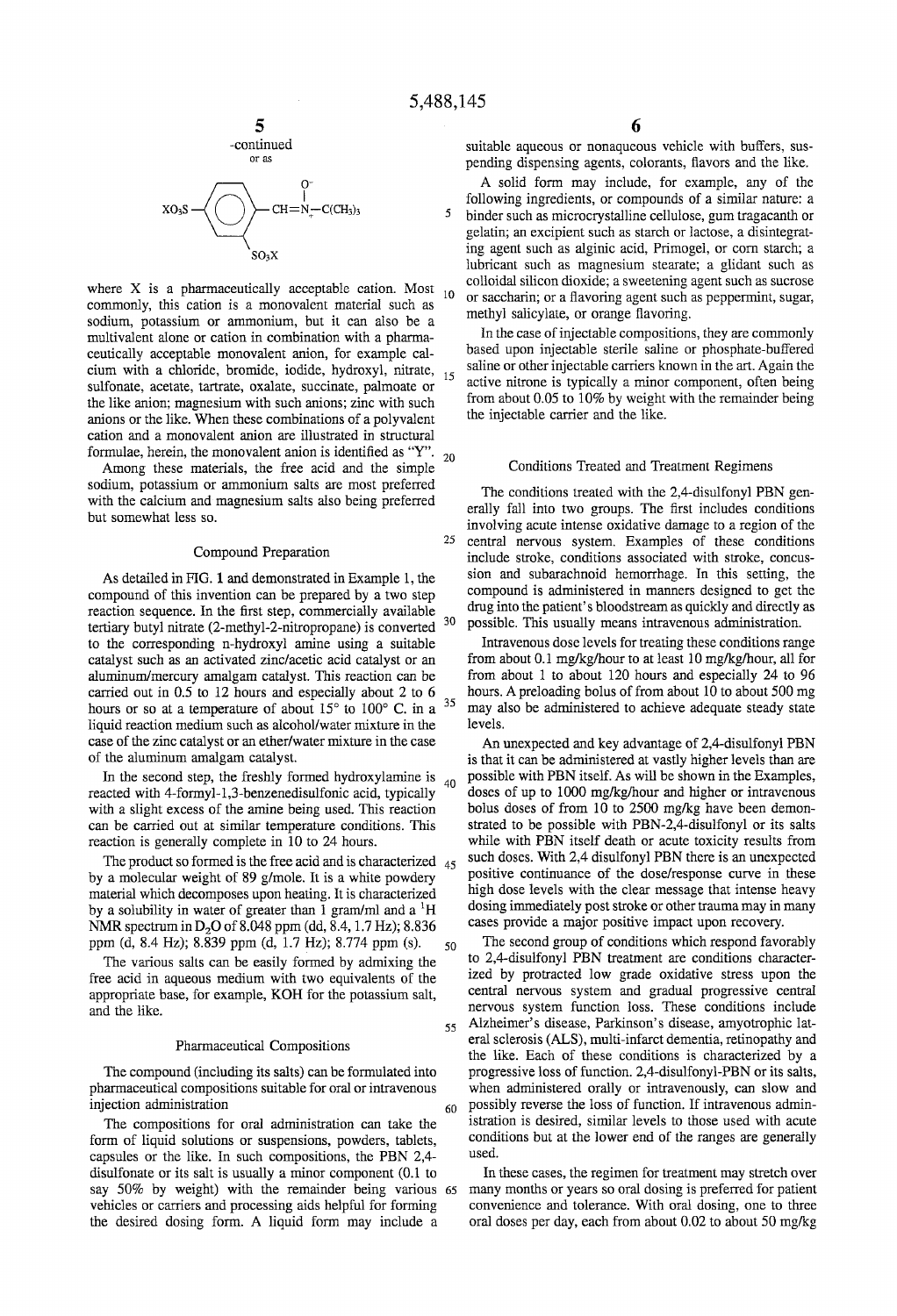1O

20

25

35

40

are called for with preferred doses being from about 0.04 to about 5.0 mg/kg.

Of course, one can administer 2,4-disulfonyl PBN as the sole active agent or one can administer it in combination  $\overline{5}$ with other agents.

#### EXAMPLES

### EXAMPLE 1

Synthesis of 2,4-disulfonylphenyl-N-t~butylnitrone (Compound "I" in subsequent Examples). This preferred synthesis is based on the work by R. H. Hinton and E. G. Janzen (J. Org. Chem. 57:2646-2651, 1992). As shown in FIG. 1 it involves the condensation of an aldehyde with a hydroxylamine. The hydroxylamine is unstable and is pre pared fresh on the day of use using an activated zinc catalyst. The synthesis is as follows: 15

Prerequisite Chemicals

- 1. 95% Ethanol
- 2. 2-Methyl-2~nitropropane
- 3. Zinc dust
- 4. Glacial acetic acid
- . Diethyl ether
- 6. Saturated sodium chloride
- 7. Magnesium Sulfate, Anhydrous solid
- 8 4-Formyl-l,3-benzenesulfonic acid (MW 310.21  $30$ g/mole), disodium salt, hydrate
- 9. Methanol
- 10. Dichloromethane

#### Procedure

- Preparation of N-t-Butylhydroxylamine
- 1. A 500 mL three neck round bottom flask is equipped with a magnetic stir bar, thermometer adapter, ther mometer, and addition funnel.
- 2.  $95\%$  ethanol (350 mL) was added to the flask and cooled to 10° C. in an ice bath.
- 3. 2-Methyl-2-nitropropane (6.18 g, 0,060 mole), and zinc dust (5.89 g, 0,090 mole) were added in single portions.
- 4. Glacial acetic acid (10.8 g, 0,180 mole) was placed in the addition funnel and added dropwise at such a rate with vigorous stirring to maintain the temperature below  $15^{\circ}$  C. 45
- 5. The ice bath was removed and mixture was stirred for 3 hrs at room temperature.
- 6. The solvent was stripped from the mixture, leaving  $50$ t-butylhydroxylamine, zinc acetate, and water.
- 7. Dichloromethane (50 mL) was added and the mixture filtered through a Buchner funnel.
- 8. The zinc acetate cake left on the filter paper was washed with 2X25 mL dichloromethane. 55
- 9. Water was separated from the filtrate in a separatory funnel and the organic layer dried over magnesium sulfate.
- 10. The magnesium sulfate was removed by filtering through fluted filter paper, then dichloromethane stripped off by rotary evaporation. 60
- 11. The product (100% yield=5.34 g), a viscous liquid, was dissolved in methanol (50 mL) for use in part B. Preparation of 2,4-disulfonylphenyl-N-t-butylnitrone
- 1. A 3-neck 250 ml round bottom flask was set up with a stir bar, a gas dispersion tube, an addition funnel, and 65

8 8<br>a Friedrichs condenser cooled with recirculating ice water.

- 2. To the flask were added 200 mL of methanol, 4-formyl-1,3-benzenedisulfonic acid (9.31 g, 30 mmoles) and N-t-butylhydroxylamine (25 mL of the methanol solu tion from part A, 30 mmoles theoretical).
- 3. The reaction was heated to reflux with a heating mantle while bubbling the reaction with nitrogen with stirring.
- 4. The mixture was refluxed for 2 hours.
- 5. The remainder of hydroxylamine from part A was added.
- 6. Refluxing was continued with nitrogen bubbling for at least 18 hours, but not more than 24 hours.
- 7. The hot reaction mixture was filtered on a Buchner funnel, and the solid washed with hot methanol.
- 8. The methanol was stripped off by rotary evaporation to a yellow, viscous oil.
- 9. Hot 1:1 ethanol:acetone (200 mL) was added and the mixture heated to dissolve the oil.
- 10. The solution was cooled to crystallize the product.
- 11. The product was collected on a Buchner funnel and dried under vacuum overnight.
- 12. The reaction typically gives 75% yield of I, a white powder.

#### EXAMPLE 2

Alternate Synthesis of 2,4-disulfonylphenyl-N-t-butylni trone (Compound 1). This is an earlier-developed method which used to prepare samples of the compound used in several of the experiments reported in the Examples of this specification. The product of this Example is identical in all ways to the product of Example 1. This synthesis method is as follows:

- Prerequisite Chemicals
- 1. Aluminum Foil, cut into 5 cm wide strips and rolled in a ca. 1 cm diameter cylinder
- 2. Mercury (H) Chloride (9.68 g in 476 ml water)
- 3. Ethanol
- 4. Ether (6 L)
- . Pure Water
- . 2-Methyl-2-nitropropane
- . Sodium Hydroxide, 2M (80 g in 1 L water)
- . Magnesium Sulfate, Anhydrous solid
- 4-Formyl-1,3-benzenesulfonic acid (MW 310.21 g/mole)

Procedure

Preparation of N-t~Butylhydroxylamine

- 1. Aluminum foil cylinders were dipped into  $HgCl<sub>2</sub>$ solution for 15—30 seconds, then dipped in ethanol, then dipped in ether and then placed into a 5L flask containing 500 ml of diethyl ether and 21.4 ml of water.
- 2. The flask was fitted with a 250 ml pressure-equalizing dropping funnel, a mechanical stirrer, a nitrogen inlet, and a Friedrichs condenser cooled with recirculated ice water.
- . The mixture was stirred for 10 minutes.
- 4. 2-Methyl-2-nitropropane (71.68 g, 75.5 ml) was added using the dropping funnel at such a rate as to maintain a vigorous reflux.
- NOTE: Addition must be completed in less than 20 minutes or the yield drops significantly.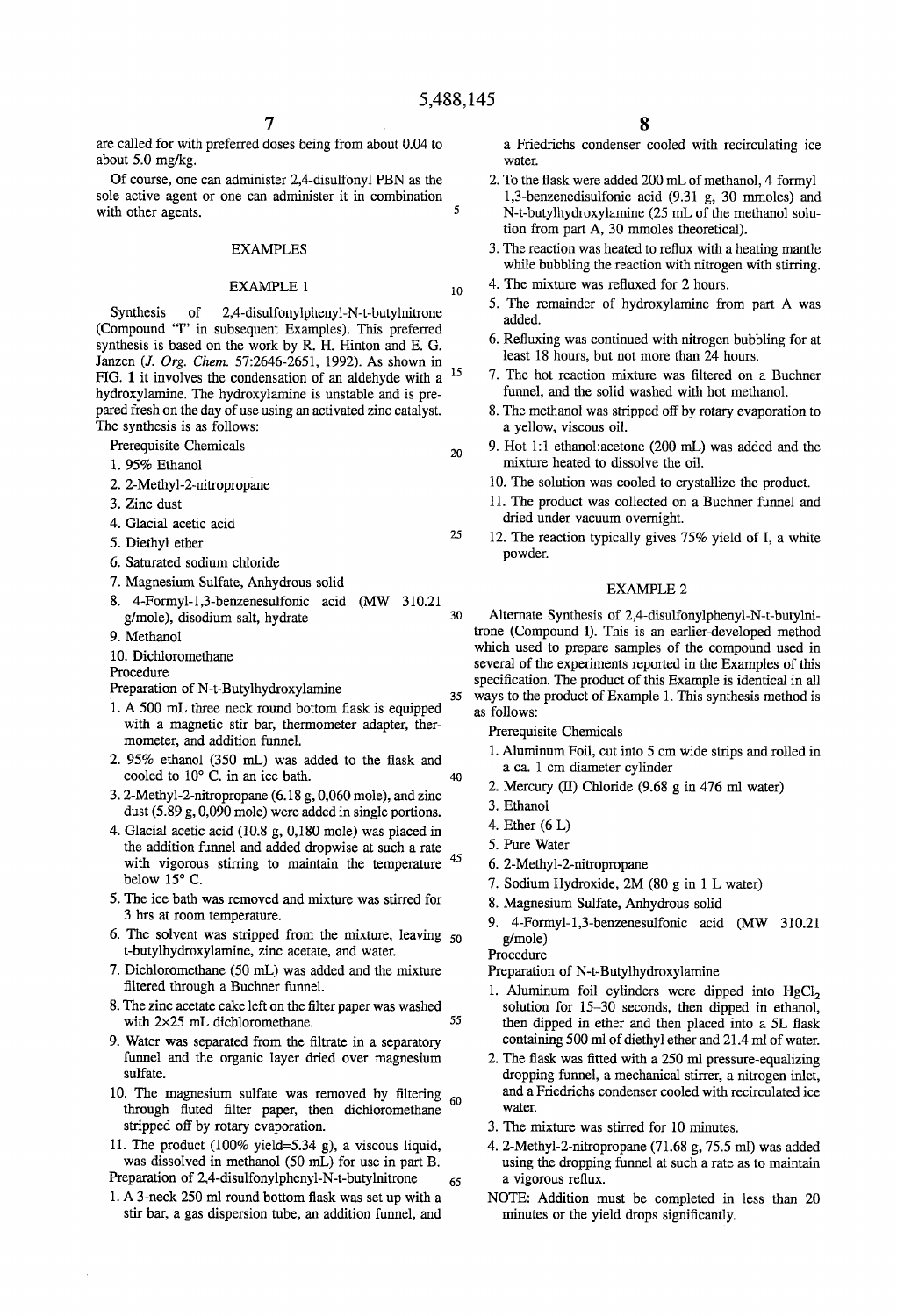$\overline{\phantom{0}}$ 

15

30

40

- 5. As the addition proceeded, ether was added in 500 ml portions. This was done to maintain as high a concen tration of product as possible without the formation of a gel. Up to 2 L of ether can be added with no deleterious effects on the yield.
- 6. Once addition of 2-methyl-2-nitropropane was com plete, the reaction was stirred for an additional 30 minutes.
- 7. The resulting gray suspension was suction filtered in 3 batches to remove aluminum salts.  $\overline{10}$
- 8. Each filter cake was washed with 1 L of ether.
- 9. The combined either layers were washed with 300 ml of 2 M NaOH, then dried (MgSO<sub>4</sub>), and concentrated in vacuo to leave a soft white solid.
- 10. The solid melts just above room temperature, but could be dried further in a vacuum oven (no more than a few minutes), leaving 38 to 45 g of solid.
- 11. The solid can be used as is or was purified by recrystallization from pentane. 20
- 12. Molecular weight-89 g/mole.
- B. Preparation of 2,4-disulfonylphenyl-N-t-butylnitrone
- 1. A 250 ml flask was equipped with a stir bar and a Friedrichs condenser cooled with recirculated ice  $_{25}$ water.
- 2. The flask was charged with  $71.8$  ml of methanol, 14.5 g of 4-formyl-1,3-benzenedisulfonic acid (46.7 mmoles, 1 eq.), and 5.0 g of N-t-butylhydroxylamine (56.2 mmoles, 1.2 eq.).
- 3. The mixture was refluxed overnight.
- 4. The reaction product was transferred to round-bottom flask and rotovaped to dry.
- 5. The solid residue was mashed with ether, the ether was decanted off (yellow). 35
- 6. Step 5 was repeated.
- 7. Product ("I") was crystallized from methanol following a hot methanol filtration to remove insoluble precipitates and recrystallized twice from methanol.

#### EXAMPLE 3

A series of experiments were carried out to compare in wivo the efficacy of 2,4 disulfonyl PBN  $("I")$ , PBN, and two 45 monosulfonate PBN compounds as agents for protecting against neuron loss following brain ischemia and reperfusion injury. The test procedure is that reported by W. Cao, J. M. Carney, A. Duchon, R. A. Floyd and M. Chevion as "Oxygen free radical involvement in ischemia and reperfu- 50 sion injury to brain, Neuroscience Letters, 88 (1988), 233. In the experiments a test compound was administered to groups of six gerbils i.p. as a single dose 30 min before 5 min bilateral carotid occlusion. The density of neuronal nuclei in a 100 micron was measured. Two controls were present— 55 controls which received no test compound and controls which received no test compound and no brain ischemia. As illustrated in Table 1. the compound of the invention showed unexpected advantages as compared to the prior art mate rials. First, it was seen that at low dose levels, such as 3.2 60 mg/kg, compound I was 2—3 times as potent at preventing neuronal loss. At high does levels it was seen that I was able to achieve complete protection against neuronal loss as the test brains showed neuronal densities identical to the non ischernic controls. The prior materials were either toxic at 65 these dose levels or showed significantly lower degrees of protection. These results show a clear increase in potency for

neural protection for compound I compared to PBN and two closely related analogs and an unexpected decrease in tox icity compared to PBN.

TABLE 1

|                      |       | Neuronal nuclei/100 micron field |                |               |  |  |  |
|----------------------|-------|----------------------------------|----------------|---------------|--|--|--|
|                      | PBN   | $2 -$<br>sulfo                   | $3 -$<br>sulfo | I.            |  |  |  |
| Non-ischemic control | 4.21  | 4.21                             | 4.21           | 4.21          |  |  |  |
| Ischemic control     | (43)  | (.43)                            | (.43)          | (.43)         |  |  |  |
|                      | 0.58  | 0.58                             | 0.58           | 0.58          |  |  |  |
|                      | (.28) | (.28)                            | (.28)          | (.28)         |  |  |  |
| $3.2 \text{ mg/kg}$  | 0.43  | 0.73                             | 0.35           | 1.43          |  |  |  |
|                      | (.18) | (.34)                            | (.21)          | (.31)         |  |  |  |
| $10 \text{ mg/kg}$   | 1.13  | 0.68                             | 0.81           | 2.57          |  |  |  |
|                      | (.39) | (.31)                            | (.40)          | (.25)         |  |  |  |
| $32 \text{ mg/kg}$   | 1.83  | 0.73                             | 1.63           | 3.53          |  |  |  |
|                      | (.21) | (.31)                            | (.35)          | (.41)         |  |  |  |
| 50 mg/kg             | 3.11  | 1.01                             | 1.63           | 4.11          |  |  |  |
|                      | (.29) | (.61)                            | (.35)          | (.43)         |  |  |  |
| $100 \text{ mg/kg}$  | 3.68  | 0.93                             | 1.93           | 4.18          |  |  |  |
|                      | (.71) | (.53)                            | (.39)          | (.49)         |  |  |  |
| $320$ mg/kg          | 3.78  | 1.11                             | 1.78           | 4.23          |  |  |  |
|                      | (.43) | (.41)                            | (.40)          | (.39)         |  |  |  |
| $1000$ mg/kg         | Toxic | 0.98<br>(.43)                    | 1.58<br>(.38)  | 4.11<br>(.41) |  |  |  |
| 3200 mg/kg           | Toxic |                                  |                | 4.18          |  |  |  |

#### EXAMPLE 4

A series of experiments were conducted in which com pound I was compared to PBN and two sulfonate analogs in post-ischemia treatment. The general method described in example 1 was used but the test compounds were adminis tered i.p. as a single dose 30 min after reperfusion following 5 min ischemia. The results are summarized in Table 2. They show that the compound of the invention is again more potent at low doses and more potent and less toxic at high doses. Also again, toxicity interferes with the prior art materials ability to go to high doses at which levels the compound of the invention provides dramatically effective therapy.

TABLE 2

|                      | Neuronal nuclei/100 micron field |                |               |               |  |  |
|----------------------|----------------------------------|----------------|---------------|---------------|--|--|
|                      | PBN                              | $2 -$<br>sulfo | 3-<br>sulfo   | I.            |  |  |
| Non-ischemic control | 4.18<br>(.59)                    | 4.18<br>(.59)  | 4.18<br>(.59) | 4.18<br>(.59) |  |  |
| Ischemic control     | 0.85<br>(.19)                    | 0.85<br>(.19)  | 0.85<br>(.19) | 0.85<br>(.19) |  |  |
| $32 \text{ mg/kg}$   | 1.09<br>(.31)                    | ND.            | ND            | 1.83<br>(.41) |  |  |
| $50 \text{ mg/kg}$   | 1.85<br>(.49)                    | 0.68<br>(.31)  | 0.73<br>(.34) | 2.73<br>(.39) |  |  |
| $100 \text{ mg/kg}$  | 2.11<br>(.51)                    | 0.78<br>(.23)  | 1.09<br>(.48) | 3.41<br>(.37) |  |  |
| $320$ mg/kg          | 2.25<br>(.43)                    | 0.81<br>(.31)  | 0.93          | 3.55<br>(.48) |  |  |
| $1000$ mg/kg         | Toxic                            | ND             | ND            | 3.68<br>(.39) |  |  |

#### EXAMPLE 5

Compound I was compared with PBN to determine their relative effectiveness for protection of neuronal loss when administered i.v. 60 min after reperfusion onset following 5 min ischemia in gerbils using the general test method described in Example 1.. The results are summarized in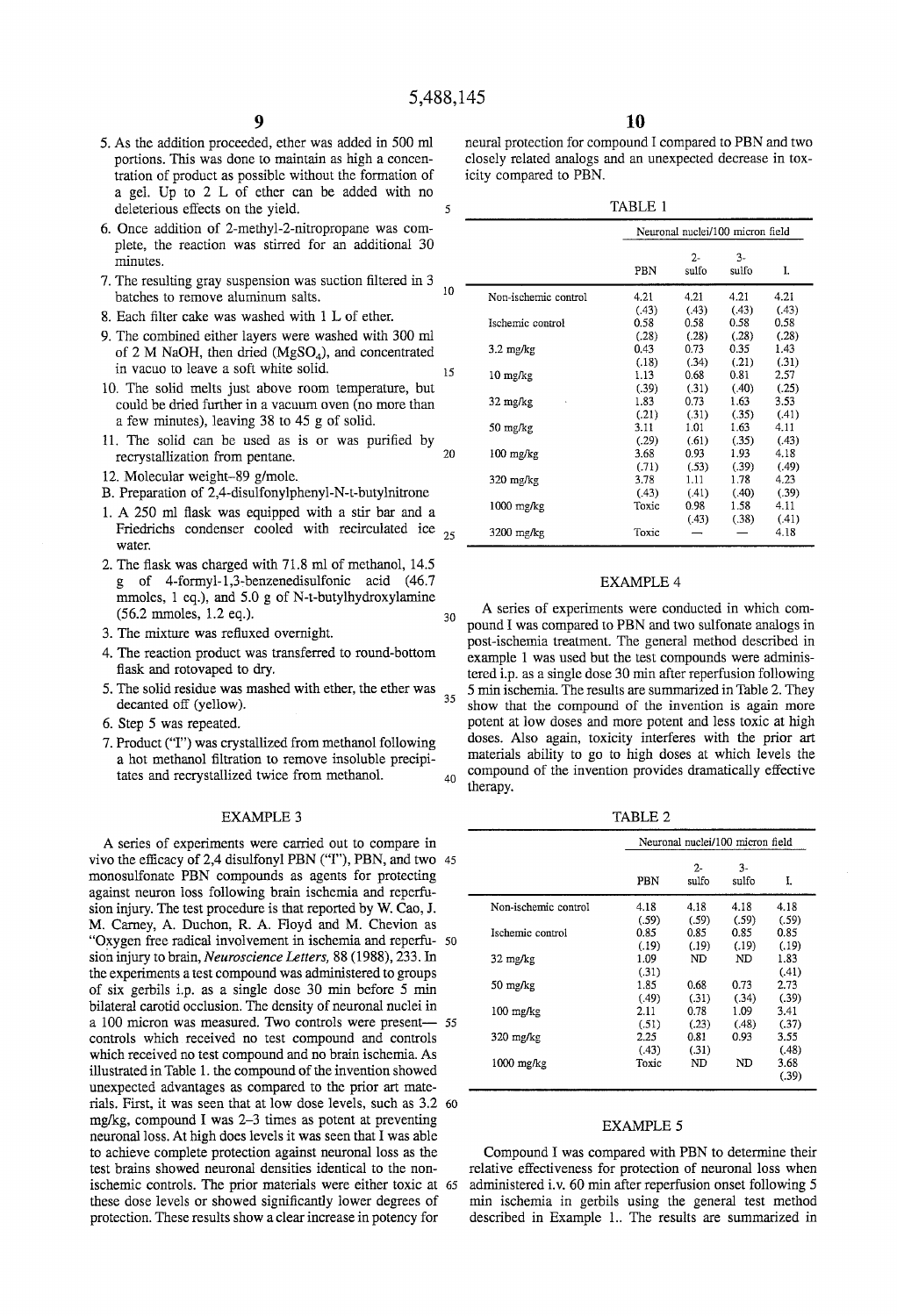20

50

60

Table 3. and illustrate that compound  $I$  is of significantly greater therapeutic benefit in a clinical treatment setting following injury to the brain.

| $N = 6$ per group   | 0.0           | 0.5<br>1.0             |                        | 10                     |  |
|---------------------|---------------|------------------------|------------------------|------------------------|--|
| Saline, no ischemia | 4.11<br>(.28) |                        |                        |                        |  |
| saline, ischemia    | 0.93<br>(.17) |                        |                        |                        |  |
| PBN                 |               | 0.83                   | 1.07                   | 1.23                   |  |
| I.                  |               | (.23)<br>1.25<br>(.19) | (.29)<br>1.75<br>(.28) | (.31)<br>2.43<br>(.31) |  |

Neither PBN nor 1. had an effect on neuronal density in control 'gerbils without brain injury.

#### EXAMPLE 6

Brain injury can manifest itself as behavioral changes. In this experiment, young adult  $(3-4)$  months of age) gerbils were tested to determine their ability to perform an 8-arm maze test 24 hours following an ischemic event as described 25 in Example 1. As compared to nonischemic animals, when untreated they committed many more errors. PBN and compound 1 were administered to some of the test animals. As detailed in Table 4. gerbils treated with high doses of compound I had error levels indistinguishable from those of  $_{30}$ nonischemic animals. PBN was less effective. This shows that compound I can protect against the loss of temporal/ spatial short term memory following ischemia (24 hours post) errors in 8-arm radial maze test of young gerbils following 5 min ischemia. 35

TABLE 4

| $N = 6$ per group | mg/kg/hr for 24 hours |                 |                 |               |               |    |  |
|-------------------|-----------------------|-----------------|-----------------|---------------|---------------|----|--|
|                   | 0.0                   | 1.0             | 32              | 50            | 100           | 40 |  |
| <b>Control</b>    | 4.1<br>(.38)          |                 |                 |               |               |    |  |
| Postischemic      | 37.6<br>(4.85)        |                 |                 |               |               |    |  |
| PBN               |                       | 29.8<br>(7.27)  | 18.19<br>(5.83) | 6.23<br>(.71) | 5.83<br>(.49) | 45 |  |
| I.                |                       | 14.63<br>(3.81) | 7.19<br>(.81)   | 4.28<br>(.29) | 4.11<br>(.19) |    |  |

#### EXAMPLE 7

The ability of the compound of the invention to reduce infarct volume following an ischemic event was determined. As detailed in Table 5. it was observed that while PBN and compound I were both effective at low doses, at high doses I gave the best protection and PBN was toxic. Table 5 shows 55 the infarct volume observed when test compound was administered i.v. 60 min after middle cerebral occlusion and continued for 24 hours in C57BL/6J mice.

| г |
|---|
|---|

| Posttreatment        |     |     | Infarct Volume in mm <sup>3</sup> |     |    |
|----------------------|-----|-----|-----------------------------------|-----|----|
| (mg/kg/hr)           | 0.0 | 1.0 | 10                                | 100 |    |
| Control, no ischemia |     | –   |                                   |     |    |
| Saline, ischemia     | 23  | –   |                                   |     | 65 |
|                      | (2) |     |                                   |     |    |

12

TABLE 5-continued

| Posttreatment | Infarct Volume in mm <sup>3</sup> |               |                |              |  |  |
|---------------|-----------------------------------|---------------|----------------|--------------|--|--|
| (mg/kg/hr)    | 0.0                               | 1.0<br>10     |                | 100          |  |  |
| PBN           |                                   | 17.7<br>(2.8) | 13.8<br>(2.3)  | Toxic        |  |  |
|               |                                   | 16.8<br>(1.7) | 12.7<br>(3.93) | 8.3<br>(.71) |  |  |

#### EXAMPLE 8

In this study, compound I and PBN were compared for  $15$  their ability to impart lethality protection (% survived) in aged gerbils (18-24 months of age, n=12/group) from 10 min ischemia when given 30 min before ischemia. As shown in Table 6. compound I was superior at all dose levels and achieved complete protection at high levels where PBN was only partially effective.

TABLE 6

| Pretreatment (mg/kg) | 0.0                      | 10 | 32 | 100 | 320 |  |
|----------------------|--------------------------|----|----|-----|-----|--|
| Saline               | 11                       |    |    |     |     |  |
| PBN                  | $\overline{\phantom{a}}$ | 42 | 50 | 75  | 92  |  |
| л.                   | –                        | 50 | 75 | 100 | 100 |  |
|                      |                          |    |    |     |     |  |

#### EXAMPLE 9

An important advantage of the compound of this inven tion as compared to the art-taught compound, PBN, is its markedly diminished toxicity. As detailed in Table 7. acute lethality in C57BL/6L mice was determined based upon varying sizes of single i.p. doses of nitrone. PBN showed significant toxicity at 560 mg/kg dose levels. Compound I showed no toxicity at doses nearly twenty times as great.

| TABLE 7       |     |     |       |      |       |  |  |
|---------------|-----|-----|-------|------|-------|--|--|
| % Survival    |     |     | mg/kg |      |       |  |  |
| $n = 20$ mice | 320 | 560 | 1000  | 3000 | 10000 |  |  |
| PBN           | 100 | 25  |       |      |       |  |  |

#### EXAMPLE 10

I. 100 100 100 100 100

Another undesirable systemic effect which has been observed in vivo with nitrone radical traps is a depression in body temperature. This toxicity can have serious health consequences and also can complicate diagnosis of other conditions. As detailed in FIGS. 2 and 4, the compound of this invention was administered to mice and gerbils at levels as high as 1000 mg/kg with no measurable temperature decrease. In contrast, the compound of the art, PBN, gave up to an 8° C. decrease in body temperature at a does of only 500 mg/kg.

#### EXAMPLE 11

The compound of the invention was tested to determine its effectiveness in the treatment of conditions characterized by protracted low grade oxidative stress upon the central nervous system and gradual progressive central nervous system function loss by testing its effectiveness in a model for Alzheimer's disease ("AD"). This model has the follow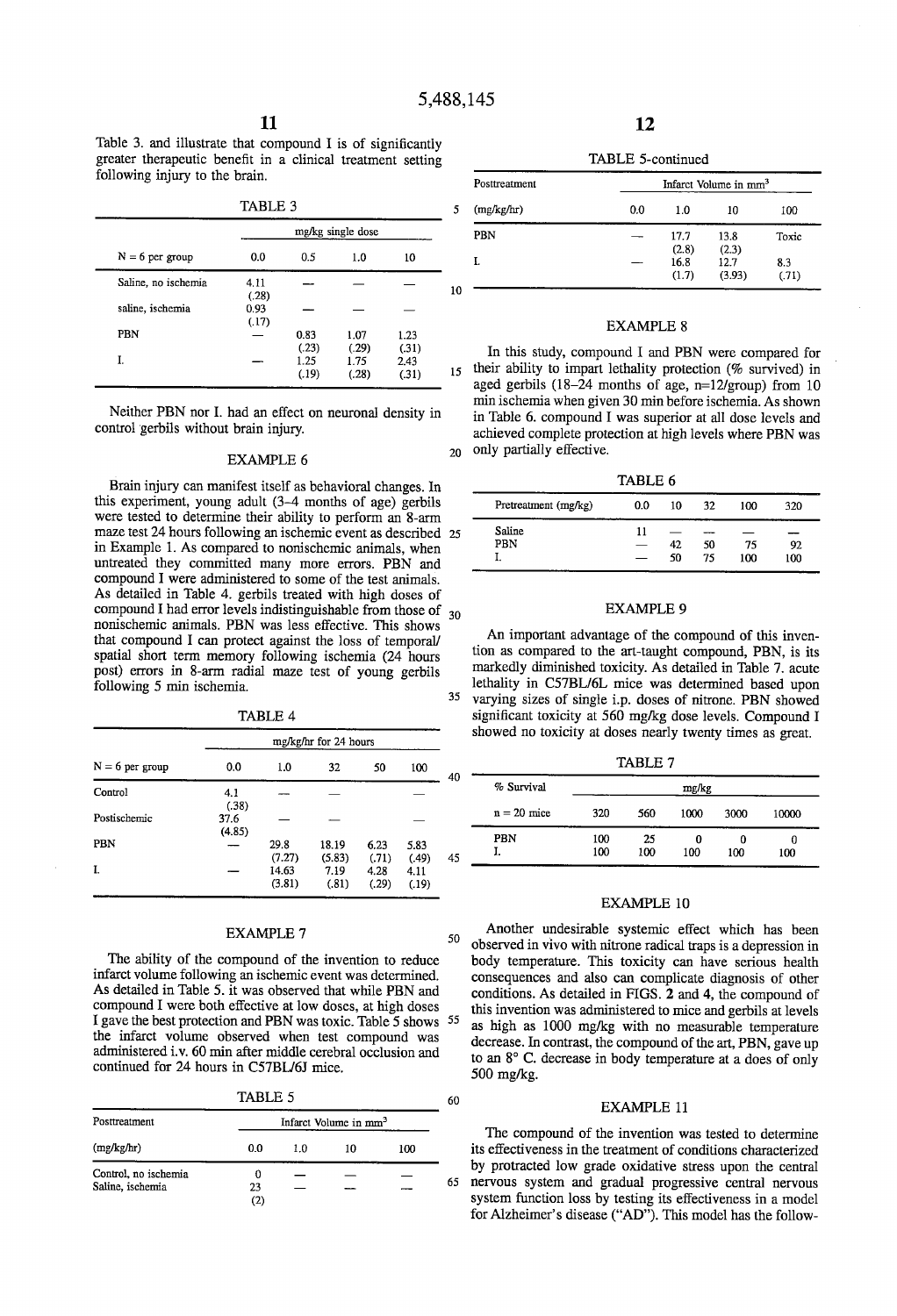ing basis: Recent studies have demonstrated that there is an age-associated increase in protein oxidation and loss of enzyme activities in the brain of aged individuals. Tissue cultures of fibroblasts from aged individuals and red blood cells of different ages both show an exponential increase in protein carbonyl content (a measure of protein oxidation) and a decrease in marker enzyme activities. Brain protein oxidation progressively increases over the life span of the individual.

The role of abnormal amyloid precursor peptide process- <sup>10</sup> ing and metabolism in AD has also been explored in a number of different models. In vitro studies using embryonic hippocampal neuronal and neuronal/glial cultures have dem onstrated that BAP 1-40 produces cytotoxicity over an extended period of co-incubation. When this peptide is <sup>15</sup> infused into rat brains, lesions are produced. Some of the proposed breakdown fragments of  $\hat{\beta}AP$  are also neurotoxic [c.g. BAP (25-35)]. The neurotoxicity appears to be both mediated via glutamate receptors, and also by non-glutamate receptors mechanisms. Confocal microscopy studies of neu ronal cultures have demonstrated that exposure to BAP (1-40) results in oxidative stress [Dichlorofluorescein and increased intracellular free calcium Fura-Z].

In our model it has been demonstrated that  $\beta AP$  fragments can directly inactivate glutamine synthetase (GS) and creatine kinase (CK) in tissue extracts and in cultured hippoc ampal neurons and glia (See A and B in FIG. 4). A and B of FIG. 4 present the dose-related inactivation of glutamine synthetase and creatine kinase by AP (25-35). Cytosolic fractions from gerbil neocortex were prepared and enzyme <sup>30</sup> activities determined. Samples were incubated in the pres ence of different concentrations of the peptide for  $10$  min prior to assay. Solid symbols represent the effects of the naturally occurring 25—35 fragment. Open circles indicate that the reverse sequence  $(32-25)$  had no effect on enzyme  $35$ activity. Open triangles indicate that the scrambled amino acid sequence also had no elfect on enzyme activities, compared to the effect of 25—35. Each point is the mean (+/ s.e.) of 5 observations.  $\beta AP$  derived and other cellular sources of free radicals are an important determinant of the  $40$ initiation and progression of AD.

As demonstrated in C and D in FIG. 4, compound 1 and PBN each show the ability to protect GS and CK against the effects of BAP fragments. C and D of FIG. 4 present the  $45$ protective effects of co-incubation of the cytosolic fractions with BAP 25-35 (0.4 mg/ml) in combination with different concentrations of PBN (open circles) or compound I (closed circles). Each point is the mean  $(+/- s.e.)$  of 3 observations. As can be seen in C and D, compound I gives complete  $_{50}$ protection and in fact might even be able to reverse the effects of oxidation. In contrast, PBN's effectiveness is quite limited as it is asymptotically leveling out at a substantially incomplete level of protection.

14

What is claimed is:

1. 2,4-disulfonyl  $\alpha$ -phenyl tertiary butyl nitrone.

2. A compound defined by the formula:



3. A pharmaceutically acceptable salt of



4. The salt of claim 3 having the formula:



wherein X is selected from the group consisting of Na, K, NH4, Ca, Mg, Zn, ZnY, CaY and MgY, wherein Y is a pharmaceutically acceptable monovalent anion.

5. A pharmaceutical composition comprising the com pound of claim 1 in a pharmaceutically acceptable intrave nous injectable carrier.

6. A pharmaceutical composition comprising the com pound of claim 1 in a pharmaceutically acceptable oral carrier.

7. A pharmaceutical composition comprising the com pound of claim 2 in a pharmaceutically acceptable intrave nous injectable carrier.

8. A pharmaceutical composition comprising a compound of claim 2 in a pharmaceutically acceptable oral carrier.

9. A pharmaceutical composition comprising the compound of claim 3 in a pharmaceutically acceptable intrave nous injectable carrier.

10. A pharmaceutical composition comprising the com pound of claim 4 in a pharmaceutically acceptable intrave nous injectable carrier.

11. A pharmaceutical composition comprising a com pound of claim 3 in a pharmaceutically acceptable oral carrier.

12. A pharmaceutical composition comprising a com pound of claim 4 in a pharmaceutically acceptable oral carrier.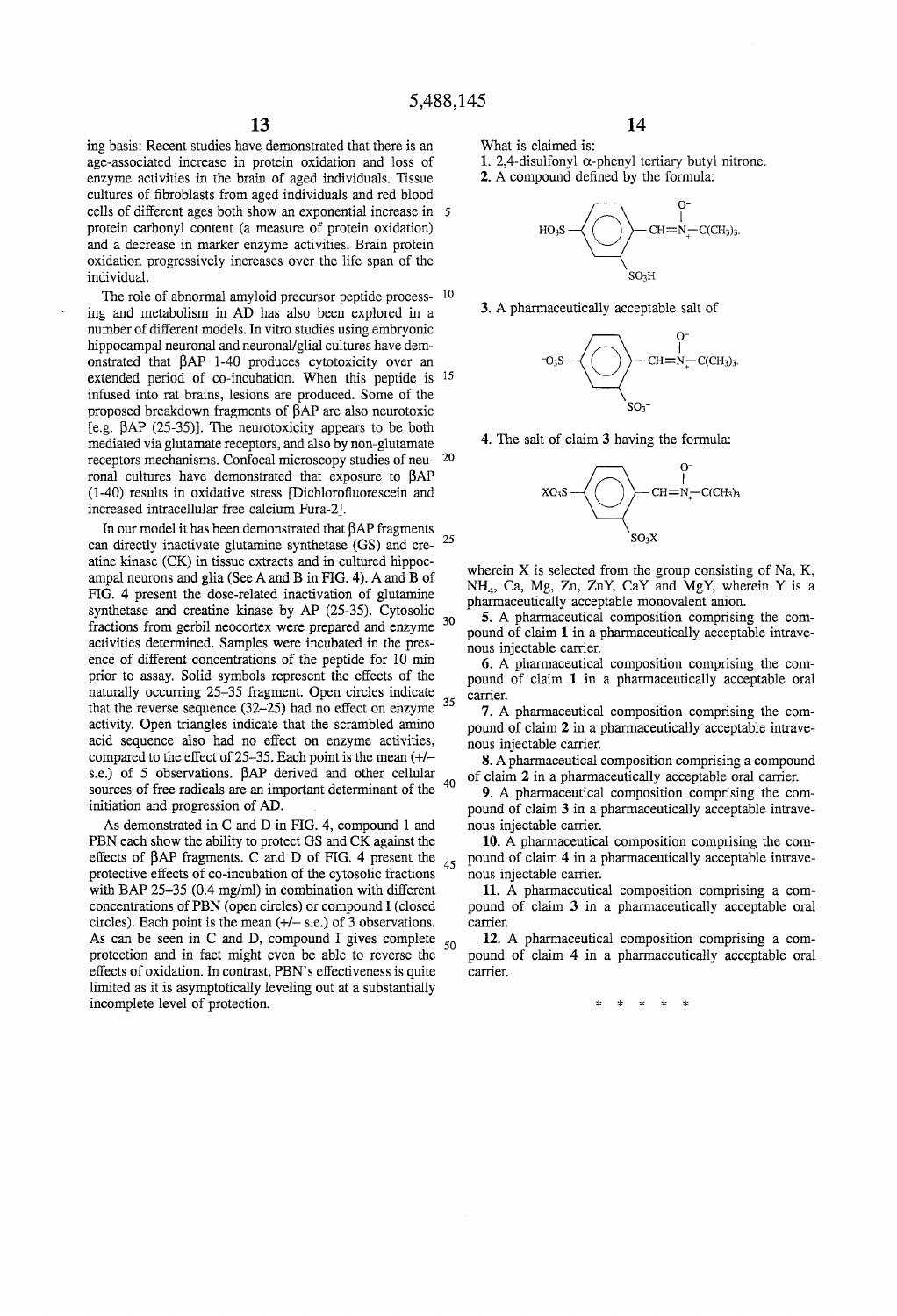# UNITED STATES PATENT AND TRADEMARK OFFICE CERTIFICATE OF CORRECTION

PATENT NO. : 5,488,145 Page 1 of 4 DATED : January 30, 1996 INVENTOR(S): JOHN M. CARNEY

It is certified that error appears in the above-indentified patent and that said Letters Patent is hereby corrected as shown below:

Title page,<br><u>IN THE TITLE:</u> Item [54] and col. l,

The title should read:

—-2,4—Disulfo Phenyl Butyl Nitrone, Its Salts And Their Use As Pharmaceutical Free Radical Traps--. Title page, item [57], IN THE ABSTRACT:

Line 1, "2,4-disulfonyl" should read --2,4-disulfo--. Drawings: IN FIGURE 1:

"2,4-Disulfonyl $\alpha$ -phenyl tertiary butyl nitrone" should read  $-2$ , 4-Disulfo  $\alpha$  -phenyl tertiary butyl nitrone--.

Column 1, line 1, "2,4-Disulfonyl" should read  $-2.4$ -Disulfo——.

Column 3, line 28, "2,4-disulfonyl" should read  $-2$ ,4disulfo--.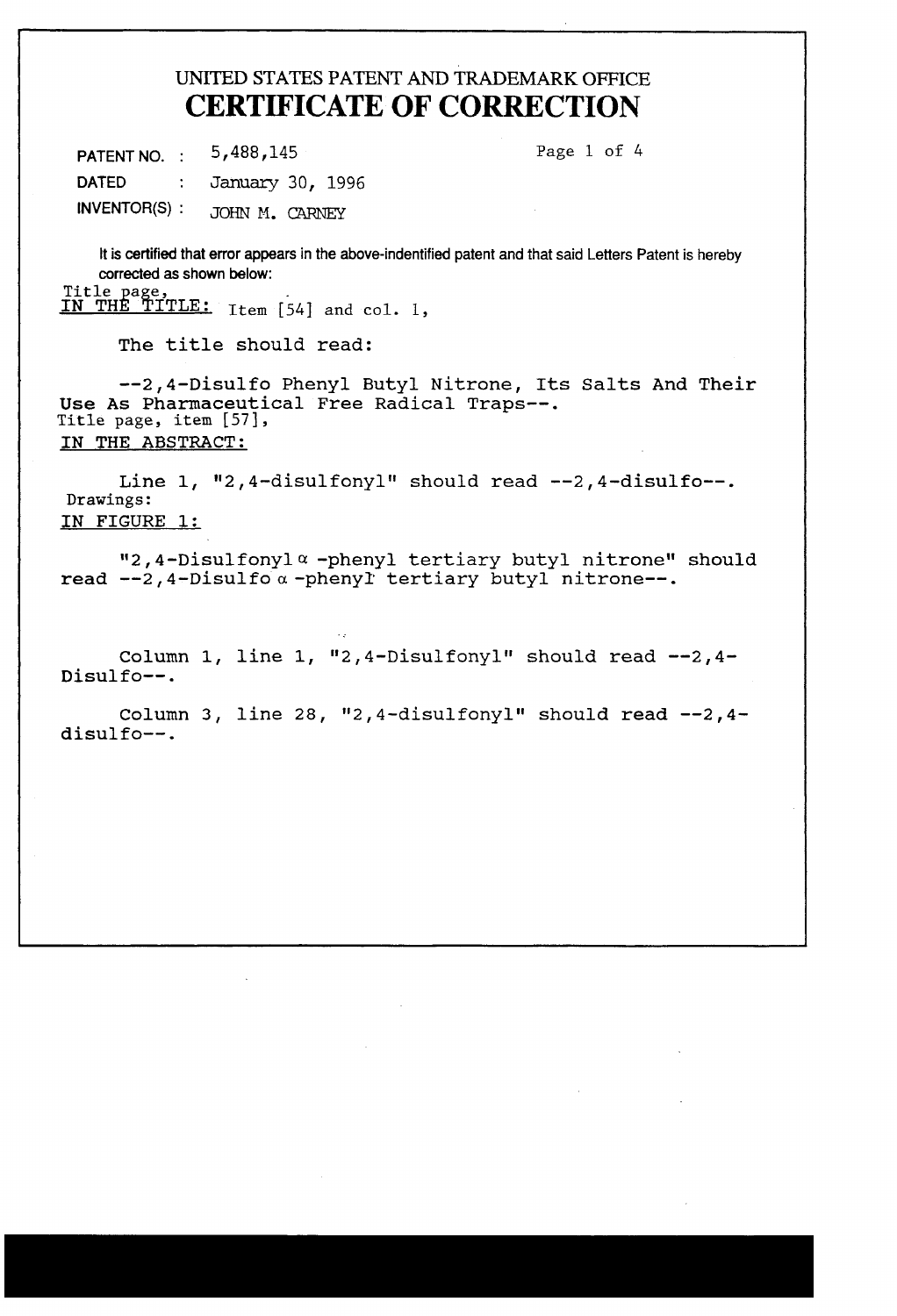# UNITED STATES PATENT AND TRADEMARK OFFICE CERTIFICATE OF CORRECTION

PATENT NO. : 5,488,145 Page 2 of 4 DATED : January 30, 1996 |NVENTOR(S) ; JOHN M. CARNEY

It is certified that error appears in the above-indentified patent and that said Letters Patent is hereby corrected as shown below:

Column 3, line 53, "PBN-disulfonyl" should read --PBN disulfo--.

Column 4, line 47, "2,4-disulfonyl" should read -—2,4 disulfo—-.

Column 4, line 49, "2,4-disulfonyl PBN" should read ——2,4—disulfo PBN-—.

Column 6, line 22, "2,4-disulfonyl" should read \_\_2,4 disulfo——.

Column 6, line 37, "2,4-disulfonyl" should read disulfo——.

column 6, line 42, "2,4-disulfonyl" should read --2,4disulfo——.

column 6, line 44, "2,4-disulfonyl" should read --2,4disulfo——.

column 6, line 51, "2,4-disulfonyl" should read --2,4disulfo——.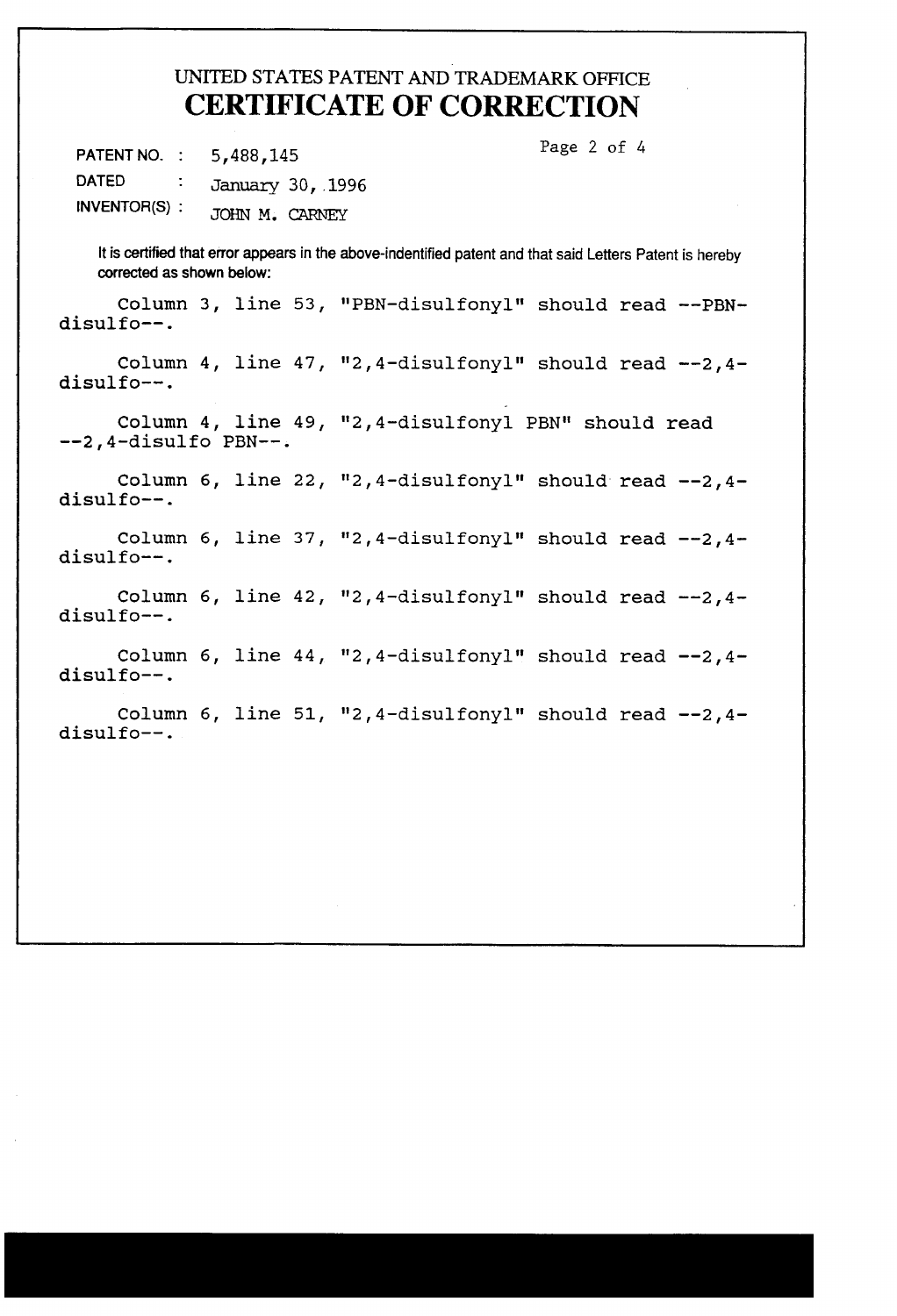# UNITED STATES PATENT AND TRADEMARK OFFICE CERTIFICATE OF CORRECTION

PATENT NO. : 5,488,145 Page 3 of 4 DATED : January 30, 1996

INVENTOR(S) : JOHN M. CARNEY

It is certified that error appears in the above-indentified patent and that said Letters Patent is hereby corrected as shown below:

Column 6, line 57, "2,4-disulfonyl-PBN" should read --2,4—disulfo—PBN—-.

Column 7, line 3, "2,4-disulfonyl" should read  $-2$ ,4disulfo--.

Column 7, line 11, "2,4-disulfonylphenyl-N-t butylnitrone" should read -—2,4-disulfophenyl-N—t butylnitrone--. ,

Column 7, line 65, "2,4-disulfonylphenyl-N-t butylnitrone" should read —-2,4—disulfophenyl—N-t— butylnitrone"——.

Column 8, lines 30-31, "2,4-disulfonylphenyl-N-t butylnitrone" should read --2,4-disulfophenyl-N-t-<br>butylnitrone--.

Column 9, line 22, "2,4—disulfonylphenyl-N—t butylnitrone" should read --2,4-disulfophenyl-N-t-<br>butylnitrone--.